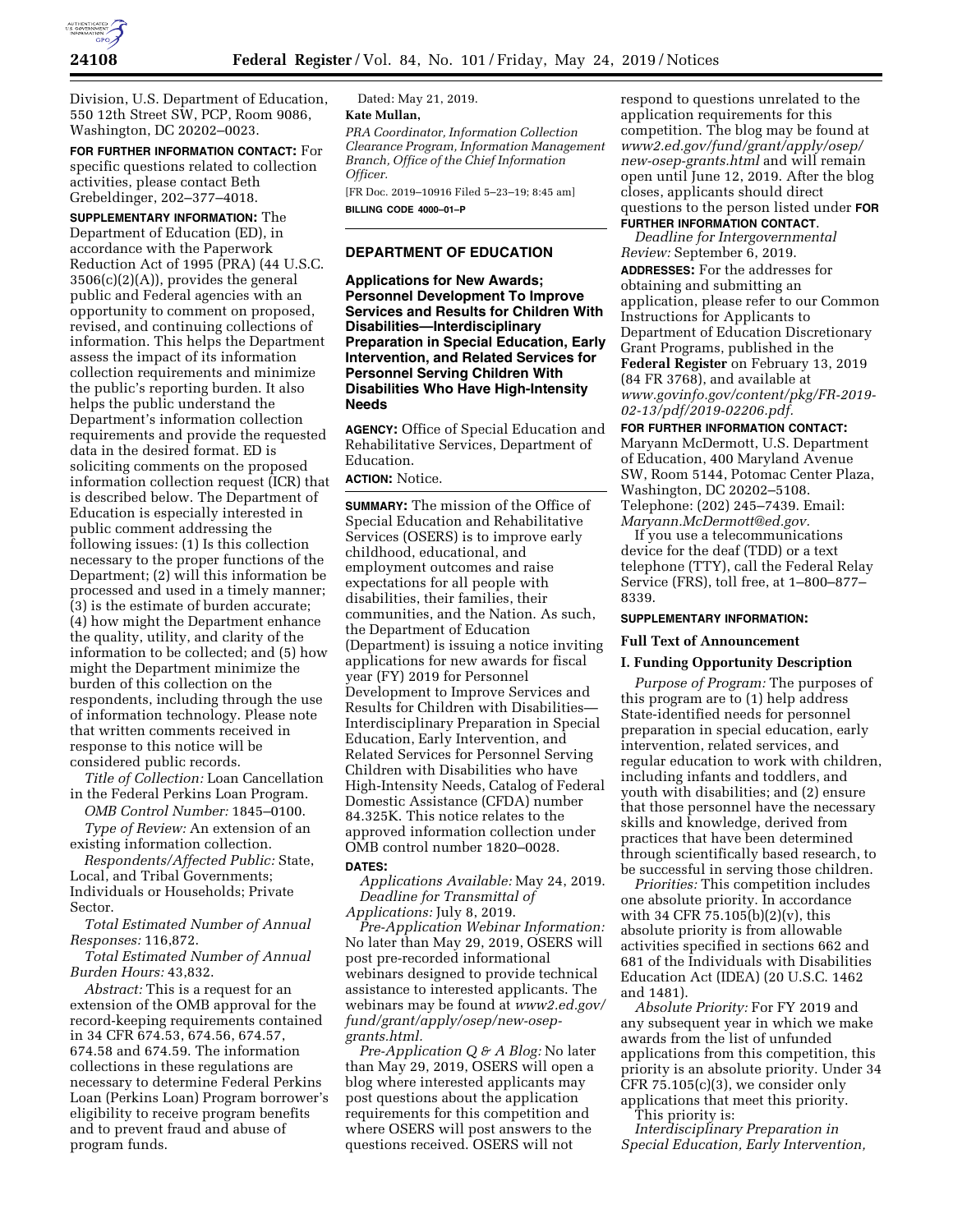*and Related Services for Personnel Serving Children with Disabilities who have High-Intensity Needs.* 

*Background:* The purpose of this priority is to increase the number and improve the quality of personnel who are fully credentialed to serve children, including infants and toddlers, and youth with disabilities who have highintensity needs,<sup>1</sup> especially in areas of chronic personnel shortage. It will fund high-quality interdisciplinary 2 projects that prepare special education, early intervention, and related services 3 personnel at the master's degree, educational specialist degree, or clinical doctoral degree levels for professional practice in a variety of education settings, including natural environments (the home and community settings in which children with and without disabilities participate), early learning programs, classrooms, and school settings. The competition will also prepare personnel who have the

2For the purposes of this priority, ''interdisciplinary'' refers to preparing scholars from two or more graduate degree programs in either (a) special education or early intervention and one or more related services through shared coursework, group assignments, and coordinated field experiences; or (b) two or more related services through shared coursework, group assignments, and coordinated field experiences. Different graduate degree programs across more than one institution of higher education may partner to develop an interdisciplinary project. For the purpose of this priority,

''interdisciplinary'' does not include: (a) Individual scholars who receive two or more graduate degrees; (b) one graduate degree program that prepares scholars with different areas of focus; (c) one graduate degree program that offers interdisciplinary content but does not prepare scholars from two or more degree programs together; or (d) one graduate degree program in special education, early intervention, and related services partnering with a graduate degree program other than special education, early intervention, or related services. Programs in which scholars receive only a certificate or endorsement without a graduate degree are not eligible.

3For the purposes of this priority, ''related services'' includes the following: Speech-language pathology and audiology services; interpreting services; psychological services; applied behavior analysis; physical therapy and occupational therapy; recreation, including therapeutic recreation; social work services; counseling services, including rehabilitation counseling; and orientation and mobility services.

knowledge and skills to support each child with a disability in meeting high expectations and to partner with other providers, families, and administrators in meaningful and effective collaborations.

State demand for fully credentialed special education, early intervention, and related services personnel to serve children, including infants and toddlers, and youth with disabilities exceeds the available supply, particularly in highneed schools 4 (Boe, deBettencourt, Dewey, Rosenberg, Sindelar, & Leko, 2013). These shortages can negatively affect the quality of services provided to children, including infants and toddlers, and youth with disabilities and their families (Boe et al., 2013). These shortages limit the field's ability to ensure that each child has the opportunity to meet challenging objectives and receive an individualized education program that is both meaningful and appropriately ambitious, which is essential for preparing them for the future.

The need for personnel with the knowledge and skills to serve children, including infants and toddlers, and youth with disabilities who have highintensity needs is even greater because specialized or advanced preparation is required to collaboratively design and deliver evidence-based 5 instruction and intensive individualized intervention(s) in natural environments, classrooms, and schools that address the needs of these individuals (Boe et al., 2013; Browder, Wood, Thompson, & Ribuffo, 2014; McLeskey & Brownell, 2015). Although children, including infants and toddlers, and youth with disabilities who have high-intensity needs may require the combined expertise of numerous professionals (including special education, early intervention, and related services providers), it is often difficult for personnel from varied professional backgrounds to work together because they lack shared information, understanding, and experience.

Interdisciplinary approaches to personnel preparation provide scholars

with experience working and learning in team environments similar to those in which they are likely to work once employed (Smith, 2010). That is, when providing early intervention or special education services under the IDEA, personnel serving children, including infants and toddlers, and youth with disabilities work on interdisciplinary teams with parents, general and special education teachers, early interventionists, and related service providers with the expertise to design, implement, and evaluate instruction, intervention plans, individualized family service plans, and individualized education programs based on the unique learning and developmental needs of each individual child. To enable personnel to provide efficient, highquality integrated services, personnel preparation programs need to embed content, practices, and field experience into preservice training that are aligned with the interdisciplinary team-based approaches in which graduates are likely to work. This priority aims to fund interdisciplinary projects that will provide such preparation.

*Priority:* The purpose of this priority is to increase the number and improve the quality of personnel who are fully credentialed to serve children, including infants and toddlers, and youth with disabilities who have highintensity needs—especially in areas of chronic personnel shortage. The priority will fund high-quality interdisciplinary projects that prepare special education, early intervention, and related services personnel at the master's degree, educational specialist degree, or clinical doctoral degree levels for professional practice in natural environments, early learning programs, classrooms, and school settings serving children, including infants and toddlers, and youth with disabilities.

Specifically, an applicant must propose an interdisciplinary project supporting scholars <sup>6</sup> from two or more

Scholars from each graduate degree program participating in the proposed interdisciplinary project must receive scholar support and be eligible Continued

<sup>1</sup>For the purposes of this priority, ''high-intensity needs'' refers to a complex array of disabilities (*e.g.,*  multiple disabilities, significant cognitive disabilities, significant physical disabilities, significant sensory disabilities, significant autism, significant emotional disabilities, or significant learning disabilities, including dyslexia) or the needs of children with these disabilities requiring intensive, individualized intervention(s) (*i.e.,* that are specifically designed to address persistent learning or behavior difficulties, implemented with greater frequency and for an extended duration than is commonly available in a typical classroom or early intervention setting, or which require personnel to have knowledge and skills in identifying and implementing multiple evidencebased interventions).

<sup>4</sup>For the purposes of this priority, ''high-need school" refers to a public elementary or secondary school that is a ''high-need local educational agency (LEA),'' ''high-poverty,'' ''implementing a comprehensive support and improvement plan,'' or ''implementing a targeted support and improvement plan'' as defined in footnotes 8, 9, 10, and 11, respectively.

<sup>5</sup>For the purposes of this priority, ''evidencebased'' means, at a minimum, evidence that demonstrates a rationale (as defined in 34 CFR 77.1), where a key project component included in the project's logic model is informed by research or evaluation findings that suggest the project component is likely to improve relevant outcomes.

<sup>6</sup>For the purposes of this priority, ''scholar'' is limited to an individual who (a) is pursuing a master's, educational specialist degree, or clinical doctoral graduate degree in special education, early intervention, or related services (as defined in this notice); (b) receives scholarship assistance as authorized under section 662 of IDEA (34 CFR 304.3(g)); (c) will be eligible for a license, endorsement, or certification from a State or national credentialing authority following completion of the graduate degree program identified in the application; and (d) will be able to be employed in a position that serves children with disabilities for either 51 percent of their time or case load. See *[https://pdp.ed.gov/OSEP/Home/](https://pdp.ed.gov/OSEP/Home/Regulation)  [Regulation](https://pdp.ed.gov/OSEP/Home/Regulation)* for more information.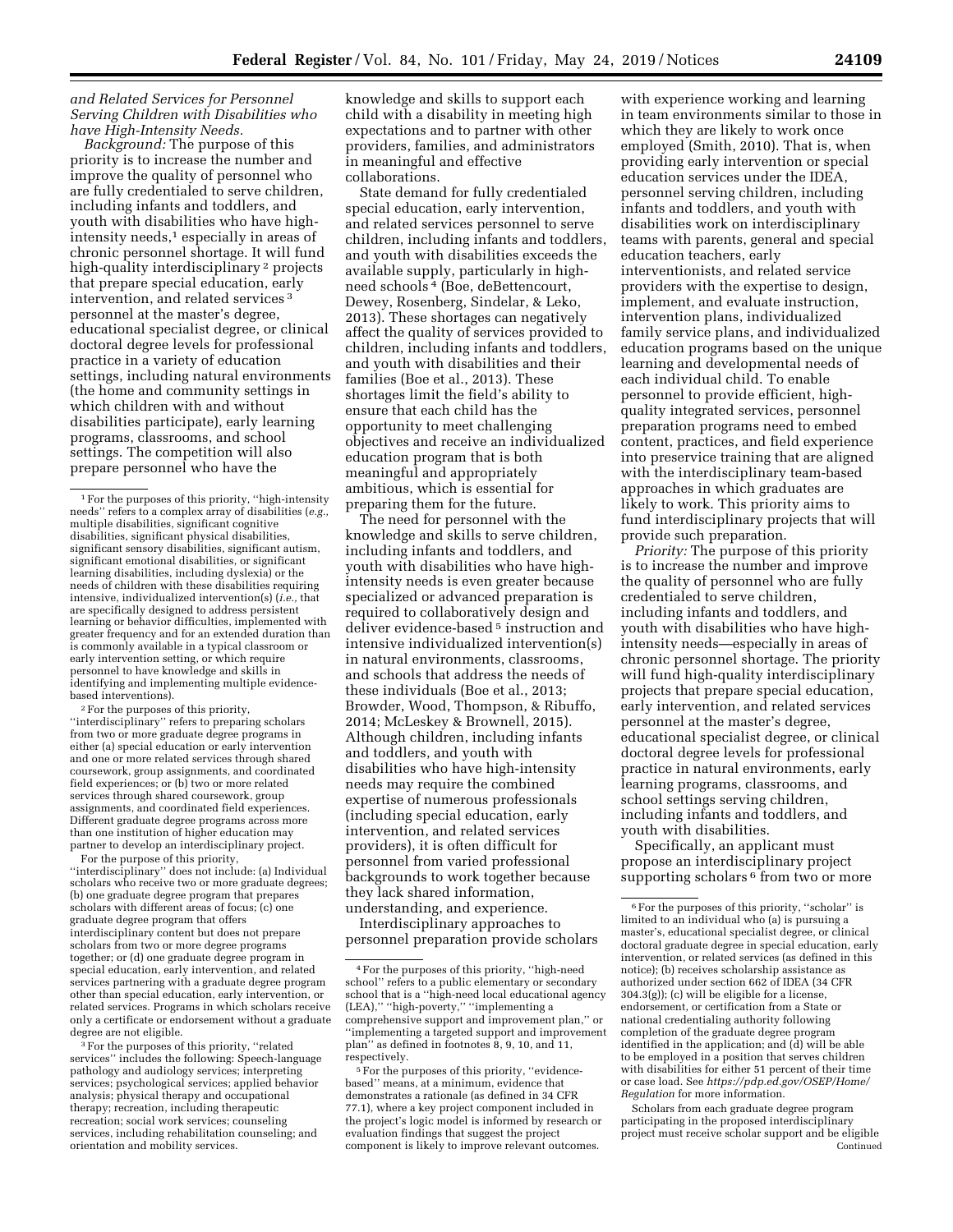graduate degree programs in either (a) special education or early intervention and one or more related services; or (b) two or more related services.

An interdisciplinary project is a project that delivers core content through shared coursework, group assignments, and coordinated field experiences as part of two or more master's degree, educational specialist degree, or clinical doctoral degree programs for scholars. Not all requirements (*e.g.,* courses and field experiences) of each participating graduate degree program must be shared across all degree programs participating in the interdisciplinary project, but the interdisciplinary project must: (a) Identify the competencies needed to promote high expectations and address the individualized needs of children with disabilities who have highintensity needs using an interdisciplinary approach to service delivery; (b) outline how the project will build capacity in those areas through shared coursework, group assignments, and coordinated field experiences for scholars supported by the proposed project; and (c) identify the aspects of each graduate degree program that are shared across all participating degree programs and those that remain unique to each.

Projects may include individuals who are in degree programs (*e.g.,* general education, early childhood education, administration) and who are cooperating with, but not funded as scholars by, the applicant's proposed interdisciplinary project. These individuals may participate in the shared coursework, group assignments, coordinated field experiences, and other opportunities required of scholars and funded by the project (*e.g.,* speaker series, monthly seminars) if doing so does not diminish the benefit for project-funded scholars (*e.g.,* by reducing funds available for scholar support or limiting opportunities for scholars to participate in project activities).

Personnel preparation degree programs that prepare all scholars to be dually certified can qualify under this priority by partnering with at least one additional graduate degree program in related services.

Personnel preparation programs that prepare individuals to be educational interpreters for the deaf at the bachelor's degree level can qualify under this priority, and are exempted from (a) the interdisciplinary requirement; and (b) the requirement for two or more graduate degree programs. All other priority requirements specified for graduate programs will apply to the bachelor's program. While interdisciplinary projects are not required for educational interpreters, they are encouraged.

*Focus Areas:* Within this absolute priority, the Secretary intends to support interdisciplinary projects under the following two focus areas: (A) Preparing Personnel to Serve Infants, Toddlers, and Preschool-Age Children with Disabilities who have High-Intensity Needs; and (B) Preparing Personnel to Serve School-Age Children with Disabilities who have High-Intensity Needs.

Applicants must identify the specific focus area (*i.e.,* A or B) under which they are applying as part of the competition title on the application cover sheet (SF form 424, line 4). Applicants may not submit the same proposal under more than one focus area.

*Focus Area A: Preparing Personnel to Serve Infants, Toddlers, and Preschool-Age Children with Disabilities who have High-Intensity Needs.* This focus area is for interdisciplinary projects that deliver core content through shared coursework, group assignments, and coordinated field experiences for scholars across two or more graduate degree programs in either: (a) Early intervention or early childhood special education and related services for infants, toddlers, and preschool-age children with disabilities who have high-intensity needs; or (b) two or more related services to serve infants, toddlers, and preschool-age children with disabilities who have highintensity needs.

Early intervention personnel are those who are prepared to provide services to infants and toddlers with disabilities ages birth to three, and early childhood personnel are those who are prepared to provide services to children with disabilities ages three through five (and in States where the age range is other than ages three through five, we defer to the State's certification for early childhood special education). In States where certification in early intervention is combined with certification in early childhood special education, applicants may propose a combined early intervention and early childhood

special education personnel preparation project under this focus area.

*Note:* In Focus Area A, OSEP intends to fund approximately 10 awards. OSEP may fund out of rank order high-quality applications from Historically Black Colleges and Universities (HBCUs).7

*Focus Area B: Preparing Personnel to Serve School-Age Children with Disabilities who have High-Intensity Needs.* This focus area is for interdisciplinary projects that deliver core content through shared coursework, group assignments, and coordinated field experiences to scholars across two or more graduate degree programs in either: (a) Special education and related services for school-age children with disabilities who have high-intensity needs; or (b) two or more related services to serve school-age children with disabilities who have high-intensity needs.

*Note:* In Focus Area B, OSEP intends to fund approximately 30 awards. OSEP may fund out of rank order high-quality applications from HBCUs.

*Focus Areas A and B:* Applicants may use up to the first 12 months of the performance period and up to \$100,000 of the first budget period for planning without enrolling scholars. Applicants must clearly provide sufficient justification for requesting program planning time and include the goals, objectives, and intended outcomes of program planning in Year 1, a description of the proposed strategies and activities to be supported, and a timeline for the work; such as—

(1) Outlining or updating coursework, group assignments, or coordinated field experience needed to support interdisciplinary preparation for special education, early intervention, or related services personnel serving children with disabilities who have high-intensity needs;

(2) Building capacity (*e.g.,* hiring of a field supervisor, providing professional development for field supervisors, and training for faculty);

(3) Purchasing needed resources (*e.g.,*  additional teaching supplies or specialized equipment to enhance instruction); or

(4) Negotiating agreements with programs or schools to serve as sites for coordinated field experience needed to support delivery of the proposed interdisciplinary project.

Remaining Year 1 Federal funds up to the maximum award available for one budget period of 12 months (*i.e.,* 

to fulfill service obligation requirements following graduate degree program completion. Scholars from each graduate degree program participating in this project must complete the requirements of their unique graduate degree program and receive different graduate degrees. Individuals pursuing degrees in general education or early childhood education do not qualify as ''scholars'' eligible for scholarship assistance.

<sup>7</sup>For the purposes of this priority, ''Historically Black College or University'' is as defined under section 322 of the Higher Education Act of 1965, as amended.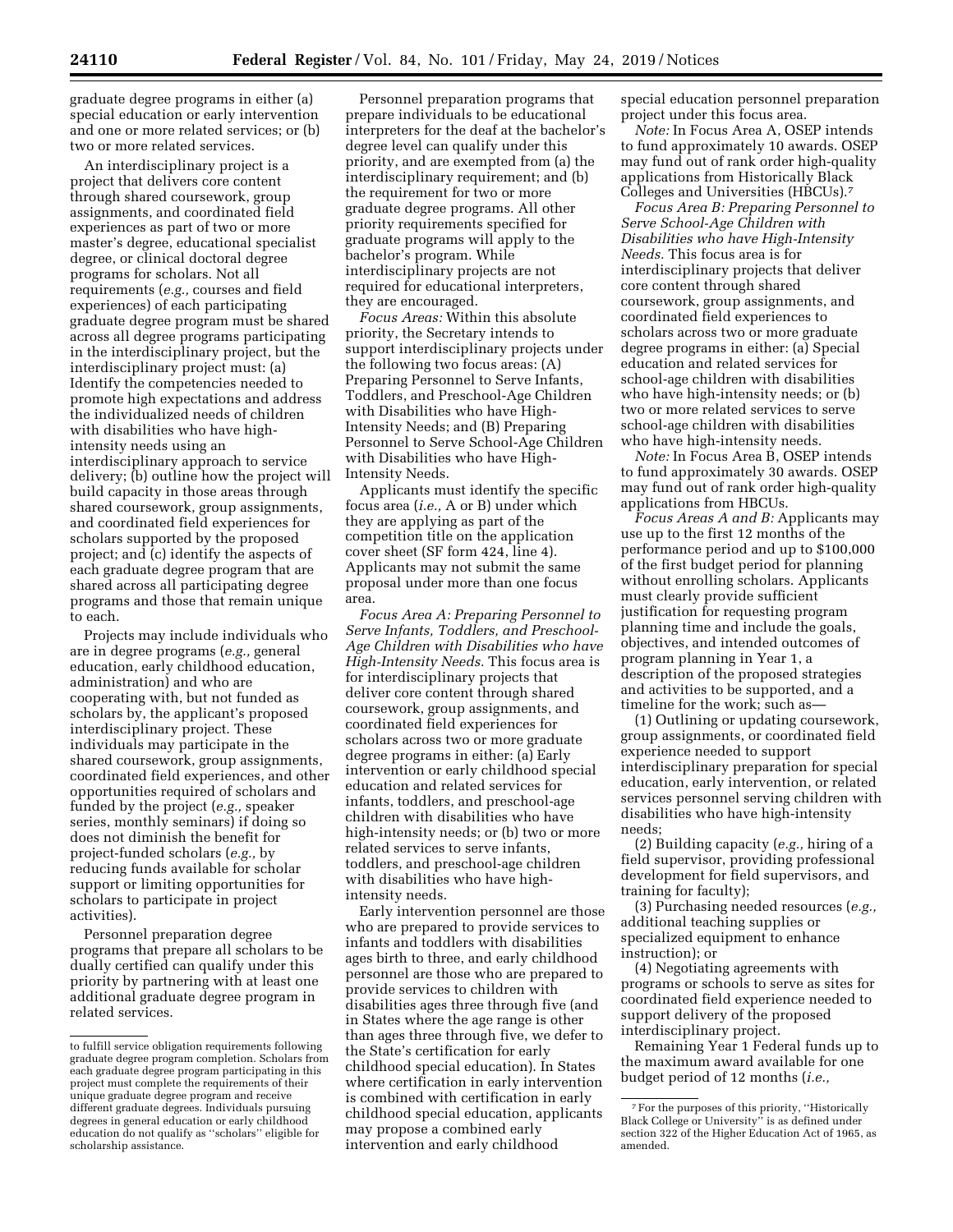\$250,000) may be requested for scholar support and other grant activities if included in the Year 1 budget request.

*Note:* Applicants proposing projects to develop, expand, or add a new area of emphasis to special education, early intervention, or related services programs must provide, in their applications, information on how these new areas will be sustained once Federal funding ends.

To be considered for funding under this absolute priority, all program applicants must meet the application requirements contained in the priority. All projects funded under this absolute priority also must meet the programmatic and administrative requirements specified in the priority.

To meet the requirements of this priority an applicant must—

(a) Demonstrate, in the narrative section of the application under ''Significance,'' how—

(1) The project addresses national, State, regional, or district shortages of personnel who are fully qualified to serve children with disabilities, ages birth through 21, who have highintensity needs. To address this requirement, the applicant must—

(i) Present data on the quality of each special education, early intervention, or related services personnel preparation degree program participating in the project in areas such as: The average amount of time it takes for scholars to complete the program; the percentage of program graduates who receive a license, endorsement, or certification related to special education, related services, or early intervention services; the percentage of program graduates finding employment related to their preparation after graduation; the effectiveness of program graduates in providing special education, early intervention, or related services, which could include data on the learning and developmental outcomes of children with disabilities they serve; the percentage of program graduates who maintain employment for two or more years in the area for which they were prepared; and the percentage of employers who rate the preparation of scholars who complete their degree program as adequate or higher; and

(ii) If available for the degree programs participating in the proposed project, present data on the quality of their interdisciplinary approaches to the preparation of special education, early intervention, or related services personnel.

*Note:* Data on the quality of a personnel preparation program should be no older than five years prior to the start date of the project proposed in the

application. When reporting percentages, the denominator (*i.e.,* total number of scholars or program graduates) must be provided.

(2) The project will increase the number of personnel who demonstrate the competencies needed to—

(i) Promote high-expectations;

(ii) Differentiate instruction;

(iii) Provide intensive individualized instruction and intervention(s); and

(iv) Collaborate with diverse stakeholders using an interdisciplinary team-based approach to address the individualized needs of children with disabilities who have high-intensity needs, ages birth through 21, that result in improvements in learning or developmental outcomes (*e.g.,*  academic, social, emotional, behavioral), or successful transition to postsecondary education and the workforce. To address this requirement, the applicant must—

(A) Identify the competencies 8 that special education, early intervention, or related services personnel need to—

(*1*) Promote high expectations;

(*2*) Differentiate instruction;

(*3*) Provide intensive individualized instruction and intervention(s); and

(*4*) Collaborate with parents, families, and diverse stakeholders using an interdisciplinary team-based approach that will lead to improved learning and developmental outcomes; ensure access to and progress in academic achievement standards or alternate academic achievement standards, as appropriate; lead to successful transition to college and career for children with disabilities, including children with disabilities who have high-intensity needs; and maximize the use of effective technology, including assistive technology, to deliver instruction, interventions, and services;

(B) Identify the competencies needed by members of interdisciplinary teams to promote high expectations and improve early childhood, educational, and employment outcomes for children with disabilities who have highintensity needs;

(C) Identify the competencies that personnel need to support inclusion of children with disabilities who have

high-intensity needs in the least restrictive and natural environments to the maximum extent appropriate by intentionally promoting high expectations and participation in learning and social activities to foster development, learning, academic achievement, friendships with peers, and sense of belonging;

(D) Identify how scholars will be prepared to develop, implement, and evaluate evidence-based instruction and evidence-based interventions that improve outcomes for children with disabilities who have high-intensity needs in a variety of settings (*e.g.,*  natural environments; public schools, including charter schools; private schools, including parochial schools; and other nonpublic education settings, including home education); and

(E) Provide a conceptual framework for the proposed interdisciplinary personnel preparation project, including any empirical support for project activities designed to promote the acquisition of the identified competencies (see paragraph (a)(2) of the requirements for this priority) needed by special education, early intervention, or related services personnel, and how these competencies relate to the proposed project;

(b) Demonstrate, in the narrative section of the application under ''Quality of project services,'' how the project—

(1) Will conduct its planning activities, if up to the first 12 months of the project period will be used for planning;

(2) Will recruit and retain high-quality scholars into each of the graduate degree programs participating in the project and ensure equal access and treatment for eligible project participants who are members of groups that have traditionally been underrepresented based on race, color, national origin, gender, age, or disability. To meet this requirement, the applicant must describe—

(i) Criteria the applicant will use to identify high-quality applicants for admission into each of the graduate degree programs participating in the project;

(ii) Recruitment strategies the applicant will use to attract high-quality applicants and any specific recruitment strategies targeting high-quality applicants from traditionally underrepresented groups, including individuals with disabilities; and

(iii) The approach, including mentoring, monitoring, and accommodations, the applicant will use to support scholars to complete their respective degree programs;

<sup>8</sup>For the purposes of this priority, ''competencies'' means what a person knows and can do—the knowledge, skills, and dispositions necessary to effectively function in a role (National Professional Development Center on Inclusion, 2011). These competencies should ensure that personnel are able to use challenging academic standards, child achievement and functional standards, and assessments to improve instructional practices, services, learning and developmental outcomes (*e.g.,* academic, social, emotional, behavioral), and college- and career-readiness of children with disabilities.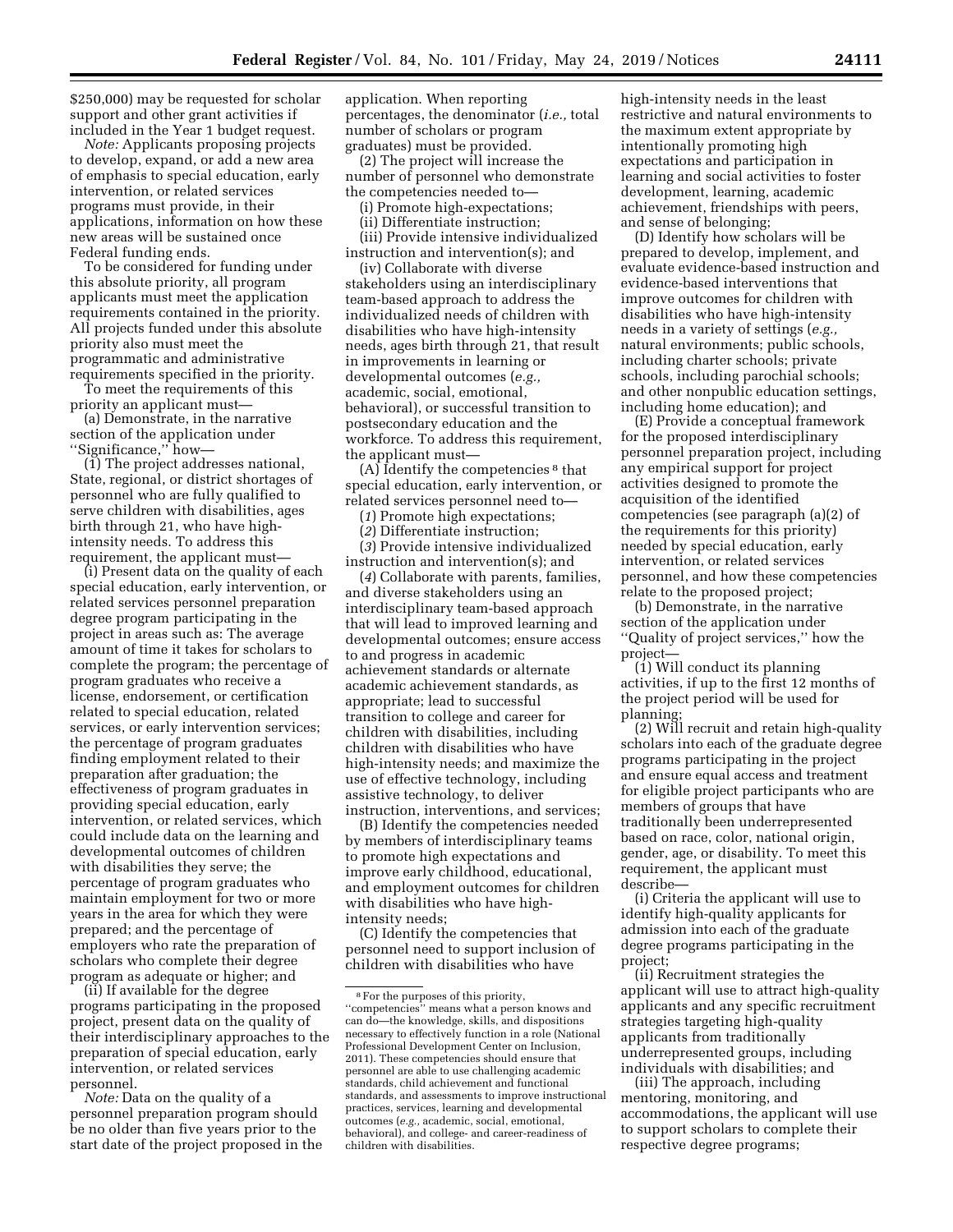(3) Reflects current evidence-based practices, including practices in the areas of literacy and numeracy development, assessment, behavior, instructional practices, and inclusive strategies, as appropriate, and is designed to prepare scholars in the identified competencies. To address this requirement, the applicant must describe how the project will—

(i) Incorporate current evidence-based practices (including relevant research citations) that improve outcomes for children with disabilities who have high-intensity needs into (a) the required coursework and field experiences for each graduate degree program participating in the project; and (b) the shared coursework, group assignments, and coordinated field experiences required for the interdisciplinary portions of the project; and

(ii) Use evidence-based professional development practices for adult learners to instruct scholars;

(4) Is of sufficient quality, intensity, and duration to prepare scholars in the identified competencies. To address this requirement, the applicant must describe how—

(i) The components of (a) each graduate degree program participating in the project; and (b) the shared coursework, group assignments, and coordinated field experiences required for the interdisciplinary portions of the proposed project will support scholars' acquisition and enhancement of the identified competencies;

(ii) The components of (a) each graduate degree program participating in the project; and (b) the shared coursework, group assignments, and coordinated field experiences required for the interdisciplinary portions of the proposed project will be integrated to allow scholars, in collaboration with other team members, to use their knowledge and skills in designing, implementing, and evaluating practices supported by evidence to address the learning and developmental needs of children with disabilities who have high-intensity needs;

(iii) Scholars will be provided with ongoing guidance and feedback during training; and

(iv) The proposed project will provide ongoing induction opportunities and mentoring support to graduates of each graduate degree program participating in the project;

(5) Will engage in meaningful and effective collaboration with appropriate partners representing diverse stakeholders, including—

(i) High-need schools, which may include high-need local educational

agencies(LEAs),9 high-poverty schools,10 schools identified for comprehensive support and improvement,<sup>11</sup> and schools implementing a targeted support and improvement plan<sup>12</sup> for children with disabilities; early childhood and early intervention programs located within the geographic boundaries of a highneed LEA; and early childhood and early intervention programs located within the geographical boundaries of an LEA serving the highest percentage of schools identified for comprehensive support and improvement or implementing targeted support and improvement plans in the State. The purpose of these partnerships is to provide field practice for scholars aimed at developing the identified competencies as members of interdisciplinary teams; and

(ii) Other personnel preparation programs on campus or at partnering universities for the purpose of sharing resources, supporting program development and delivery, and addressing personnel shortages;

(6) Will use technology, as appropriate, to promote scholar learning and professional practice, enhance the efficiency of the project, collaborate with partners, and facilitate ongoing mentoring and support for scholars;

(7) Will ensure that scholars understand how to use technology to support student learning and students'

10For the purposes of this priority, ''high-poverty school'' means a school in which at least 50 percent of students are from low-income families as determined using one of the measures of poverty specified under section 1113(a)(5) of the Elementary and Secondary Education Act of 1965, as amended (ESEA). For middle and high schools, eligibility may be calculated on the basis of comparable data from feeder schools. Eligibility as a high-poverty school under this definition is determined on the basis of the most currently available data.

11For the purposes of this priority, ''school implementing a comprehensive support and improvement plan'' means a school identified for comprehensive support and improvement by a State under section  $111(1)(c)(4)(D)$  of the ESEA that includes (a) not less than the lowest performing 5 percent of all schools in the State receiving funds under Title I, Part A of the ESEA; (b) all public high schools in the State failing to graduate one third or more of their students; and (c) public schools in the State described under section 1111(d)(3)(A)(i)(II) of the ESEA.

12For the purposes of this priority, ''school implementing a targeted support and improvement plan'' means a school identified for targeted support and improvement by a State that has developed and is implementing a school-level targeted support and improvement plan to improve student outcomes based on the indicators in the statewide accountability system as defined in section 1111(d)(2) of the ESEA.

use of educational and assistive technology; and

(8) Will align with and use resources, as appropriate, available through technical assistance centers, which may include centers funded by the Department;

*Note:* Use the ''Find a Center'' link at *<https://osepideasthatwork.org>*for information about OSEP-funded technical assistance centers.

(c) Demonstrate, in the narrative section of the application under ''Quality of the project evaluation,'' how—

(1) The applicant will use comprehensive and appropriate methodologies to evaluate how well the goals or objectives of the proposed project have been met, including the project processes and outcomes;

(2) The applicant will collect, analyze, and use data related to specific and measurable goals, objectives, and outcomes of the project. To address this requirement, the applicant must describe how—

(i) Scholar competencies and other project processes and outcomes will be measured for formative evaluation purposes, including proposed instruments, data collection methods, and possible analyses; and

(ii) It will collect and analyze data on the quality of services provided by scholars who complete the graduate degree programs involved in this interdisciplinary project and are employed in the field for which they were trained, including data on the learning and developmental outcomes (*e.g.,* academic, social, emotional, behavioral, meeting college- and careerready standards), and on growth toward these outcomes, of the children with disabilities who have high-intensity needs;

*Note:* Following the completion of the project period, grantees are encouraged to engage in ongoing data collection activities.

(3) The methods of evaluation will produce quantitative and qualitative data for objective performance measures that are related to the outcomes of the proposed project; and

(4) The methods of evaluation will provide performance feedback and allow for periodic assessment of progress towards meeting the project outcomes. To address this requirement, the applicant must describe how—

(i) Results of the evaluation will be used as a basis for improving the proposed project to prepare special education, early intervention, or related services personnel to provide (a) focused instruction, and (b) intensive individualized intervention(s) in an

<sup>9</sup>For the purposes of this priority, ''high-need LEA" means an LEA (a) that serves not fewer than 10,000 children from families with incomes below the poverty line; or (b) for which not less than 20 percent of the children are from families with incomes below the poverty line.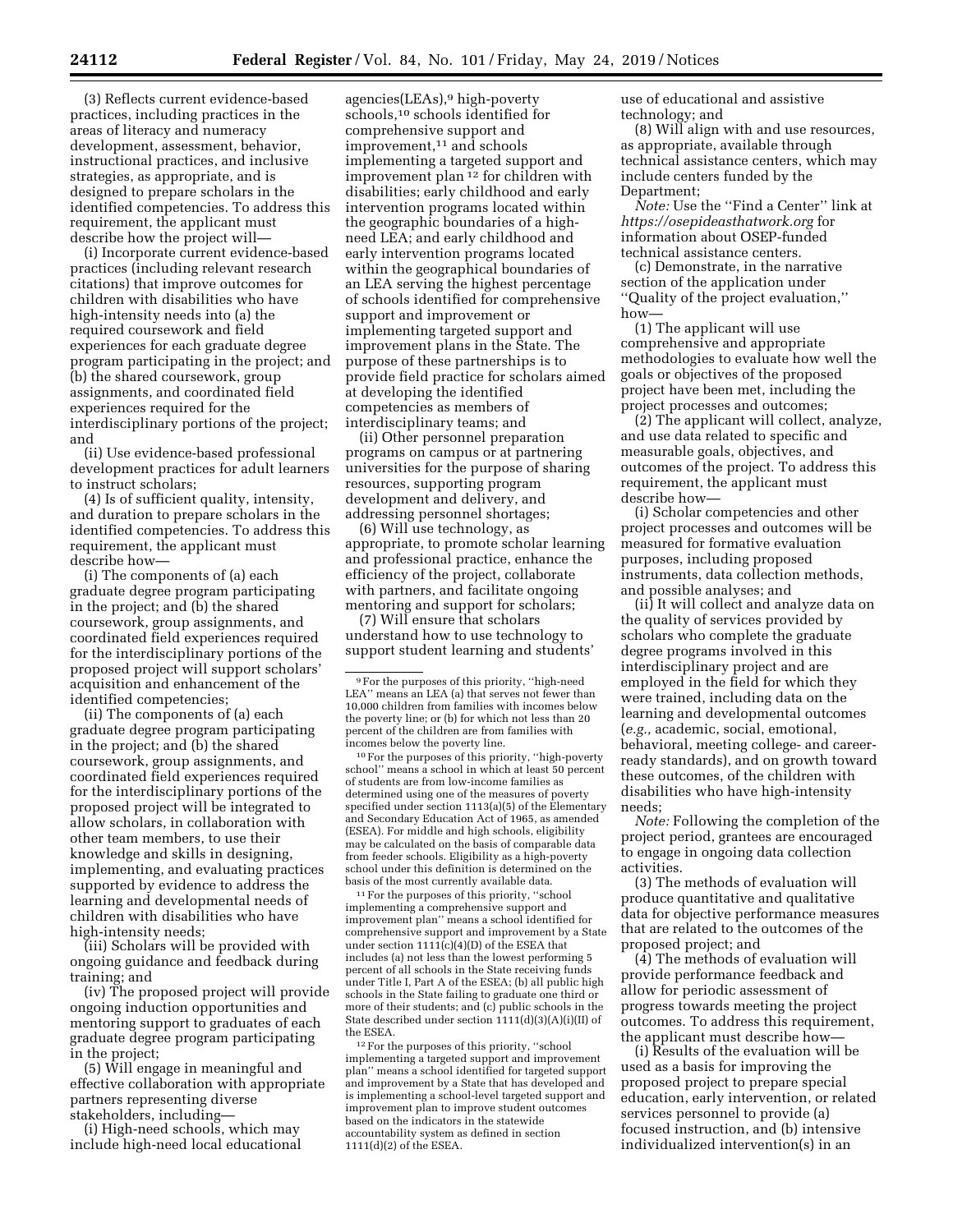interdisciplinary team-based approach to improve outcomes of children with disabilities who have high-intensity needs; and

(ii) The grantee will report the evaluation results to OSEP in its annual and final performance reports;

(d) Demonstrate, in the narrative under ''Project Assurances'' or in the applicable appendices, that the following program requirements are met. The applicant must—

(1) Provide scholar support for participants from two or more graduate degree programs partnering in the proposed interdisciplinary personnel preparation project. Consistent with 34 CFR 304.30, each scholar must (a) receive support for no less than one academic year, and (b) be eligible to fulfill service obligation requirements following degree program completion. Funding across degree programs may be applied differently;

(2) Include in Appendix B of the application—

(i) Table(s) that summarize the required program of study for each degree program and that clearly delineate the shared coursework, group assignments, and coordinated field experiences required of all project scholars to support interdisciplinary practice;

(ii) Course syllabi for all coursework in the major of each degree program and all shared courses, group assignments, and coordinated field experiences required of project scholars; and

(iii) Learning outcomes for proposed coursework;

(3) Ensure that a comprehensive set of completed syllabi, including syllabi created or revised as part of a project planning year, are submitted to OSEP by the end of Year 1 of the grant;

(4) Ensure scholars will not be selected based on race, ethnicity, or national origin. Per the Supreme Court's decision in *Adarand Constructors, Inc.*  v. *Pena,* 515 U.S. 200 (1995), the Department does not allow the selection of individuals on the basis of race, ethnicity, or national origin. For this reason, grantees must ensure that any discussion of the recruitment of scholars based on race, ethnicity, or national origin distinguishes between increasing the pool of applicants and actually selecting scholars;

(5) Ensure that the project will meet all requirements in 34 CFR 304.23, particularly those related to (a) informing all scholarship recipients of their service obligation commitment; and (b) disbursing scholar support. Failure by a grantee to properly meet these requirements would be a violation of the grant award that could result in

sanctions, including the grantee being liable for returning any misused funds to the Department;

(6) Ensure that prior approval from the OSEP project officer will be obtained before admitting additional scholars beyond the number of scholars proposed in the application and before transferring a scholar to another OSEPfunded grant;

(7) Ensure that the project will meet the statutory requirements in section 662(e) through (h) of IDEA;

(8) Ensure that at least 65 percent of the total budget over the project period (*i.e.,* up to 5 years) will be used for scholar support. Applicants proposing to use Year 1 for program development may budget for less than 65 percent of the total requested budget over the 5 years for scholar support; such applicants must ensure that 65 percent of the total award minus funds allocated for program development will be used for scholar support;

(9) Ensure that the institution of higher education (IHE) will not require scholars enrolled in the program to work (*e.g.,* as graduate assistants) as a condition of receiving support (*e.g.,*  tuition, stipends) from the proposed project, unless the work is specifically related to the acquisition of scholars' competencies or the requirements for completion of their personnel preparation program. This prohibition on work as a condition of receiving support does not apply to the service obligation requirements in section 662(h) of IDEA;

(10) Ensure that the project will be operated in a manner consistent with nondiscrimination requirements contained in the U.S. Constitution and the Federal civil rights laws;

(11) Ensure that the budget includes attendance of the project director at a three-day project directors' meeting in Washington, DC, during each year of the project;

(12) Ensure that the project director, key personnel, and, as appropriate, scholars will actively participate in the cross-project collaboration, advanced trainings, and cross-site learning opportunities (*e.g.,* webinars, briefings) organized by OSEP. This partnership will be used to build capacity of participants, increase the impact of funding, and promote innovative and interdisciplinary service delivery models across projects;

(13) Ensure that if the project maintains a website, relevant information and documents are in a format that meets government or industry-recognized standards for accessibility; and

(14) Ensure that annual data will be submitted on each scholar who receives grant support (OMB Control Number 1820–0686). The primary purposes of the data collection are to track the service obligation fulfillment of scholars who receive funds from OSEP grants and to collect data for program performance measure reporting under the Government Performance and Results Act of 1993 (GPRA). Applicants are encouraged to visit the Personnel Development Program Data Collection System (DCS) website at *[https://](https://pdp.ed.gov/osep) [pdp.ed.gov/osep](https://pdp.ed.gov/osep)* for further information about this data collection requirement. Typically, data collection begins in January of each year, and grantees are notified by email about the data collection period for their grant, although grantees may submit data as needed, year round. This data collection must be submitted electronically by the grantee and does not supplant the annual grant performance report required of each grantee for continuation funding (see 34 CFR 75.590). Data collection includes the submission of a signed, completed Pre-Scholarship Agreement and Exit Certification for each scholar funded under an OSEP grant (see paragraph (5) of this section).

*Competitive Preference Priorities:*  Within this absolute priority, we give competitive preference to applications that address the following priorities.

In accordance with 34 CFR  $75.105(b)(2)(v)$ , these competitive preference priorities are from allowable activities specified in sections 662 and 681 of the IDEA (20 U.S.C. 1462 and 1481).

Under 34 CFR 75.105(c)(2)(i), we award up to an additional 5 points to an application, depending on how well the application meets Competitive Preference Priority 1, and an additional 5 points to an application that meets Competitive Preference Priority 2. Applicants should indicate in the abstract which, if any, competitive preference priorities are addressed. These priorities are:

*Competitive Preference Priority 1 (0 to 5 points)*.

Applicants that demonstrate matching support<sup>13</sup> for the proposed project at:

 $^{\rm 13}\,$  For the purposes of this priority, matching support can be either cash or in-kind donations. According to 2 CFR 200.306, a cash expenditure or an outlay of cash with respect to the matching budget by the grantee is considered a cash contribution. Certain cash contributions that the organization normally considers an indirect cost should not be counted as a direct cost for the purposes of meeting matching support. According to 2 CFR 200.434, third-party in-kind contributions are services or property (*e.g.,* land, buildings, Continued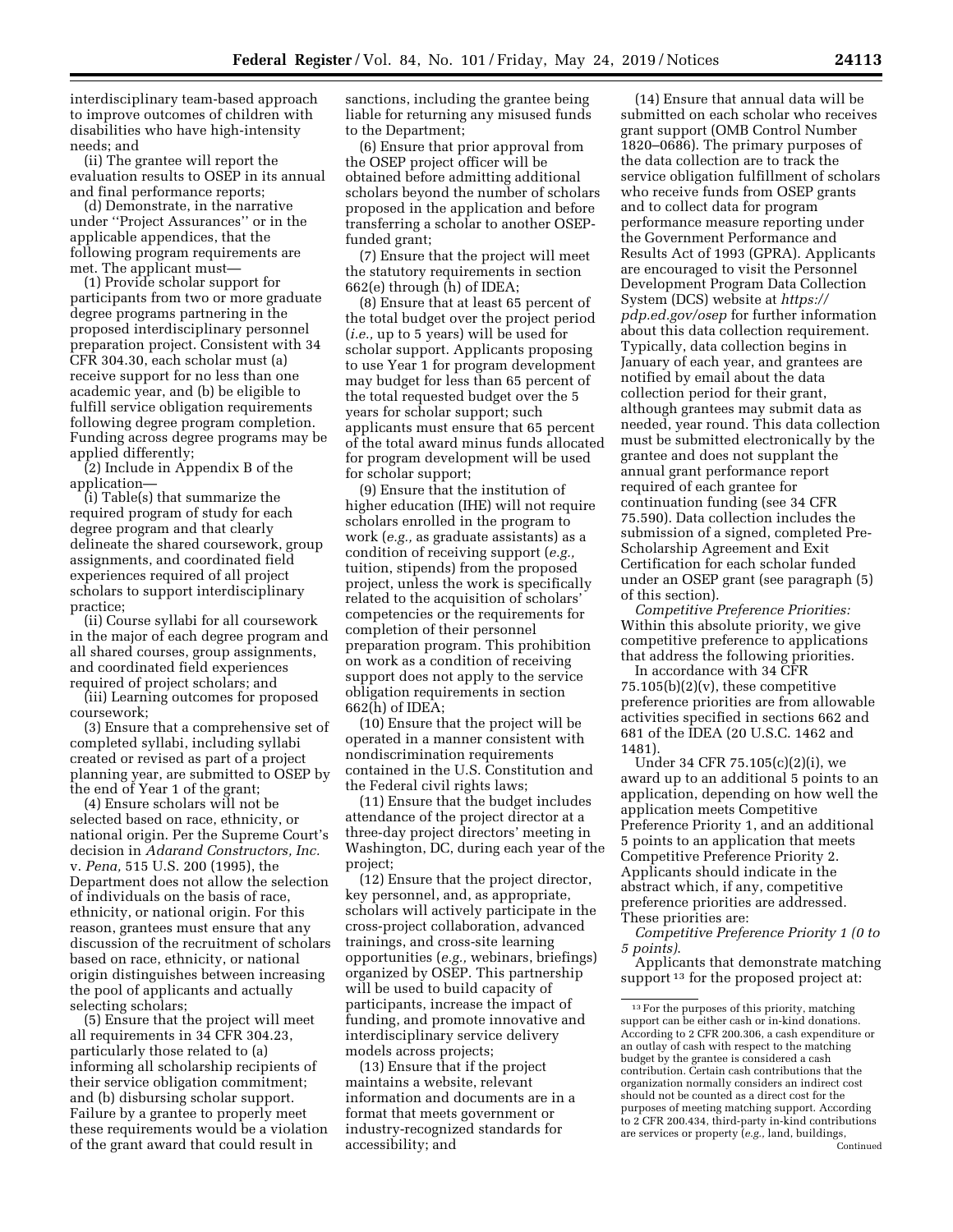(i) 10 percent of the total amount of the grant (1 point);

(ii) 20 percent of the total amount of the grant (2 points);

(iii) 30 percent of the total amount of the grant (3 points);

(iv) 40 percent of the total amount of the grant (4 points); or

(v) 50 percent of the total amount of the grant (5 points).

*Note:* Under 34 CFR 75.562, educational training grants under this program have an 8 percent limit on indirect costs. The difference between an applicant's negotiated indirect cost rate (*e.g.,* 40 percent) and the 8 percent limit cannot be used to meet any portion of the competitive preference priority.

*Note:* Applicants must address this competitive preference priority, if applicable, in the budget information (ED Form 524, Section B) and the budget narrative. The applicant must propose the amount of cash or in-kind resources to be contributed for each year of the grant.

*Competitive Preference Priority 2 (0 or 5 points)*.

Projects proposed by applicants that have not had an active grant award under the 84.325K program at any point in the preceding 5 fiscal years (*i.e.,* FY 2014–FY 2018).

*Note:* If an applicant has previously received a grant under the 84.325K program, the performance period for that grant must have ended on or before September 30, 2013 in order to receive points under this priority.

#### **References**

Boe, E.E., deBettencourt, L., Dewey, J.F., Rosenberg, M.S., Sindelar, P.T., & Leko, C.D. (2013). Variability in demand for special education teachers: Indicators, explanations, and impacts. *Exceptionality, 21,* 103–125.

- Browder, D.M., Wood, L., Thompson, J., & Ribuffo, C. (2014). *Evidence-based practices for students with severe disabilities* (Document No. IC–3). Retrieved from University of Florida, Collaboration for Effective Educator, Development, Accountability, and Reform Center website: *[http://](http://ceedar.education.ufl.edu/tool/innovation-configurations/) [ceedar.education.ufl.edu/tool/](http://ceedar.education.ufl.edu/tool/innovation-configurations/) [innovation-configurations/.](http://ceedar.education.ufl.edu/tool/innovation-configurations/)*
- Individuals with Disabilities Education Act, 20 U.S.C. 1400, *et seq.* (2004).
- McLeskey, J., & Brownell, M. (2015*). Highleverage practices and teacher preparation in special education*  (Document No. PR–1). Retrieved from University of Florida, Collaboration for Effective Educator, Development, Accountability, and Reform Center website: *[http://ceedar.education.ufl.edu/](http://ceedar.education.ufl.edu/wp-content/uploads/2016/05/High-Leverage-Practices-and-Teacher-Preparation-in-Special-Education.pdf)  [wp-content/uploads/2016/05/High-](http://ceedar.education.ufl.edu/wp-content/uploads/2016/05/High-Leverage-Practices-and-Teacher-Preparation-in-Special-Education.pdf)[Leverage-Practices-and-Teacher-](http://ceedar.education.ufl.edu/wp-content/uploads/2016/05/High-Leverage-Practices-and-Teacher-Preparation-in-Special-Education.pdf)[Preparation-in-Special-Education.pdf.](http://ceedar.education.ufl.edu/wp-content/uploads/2016/05/High-Leverage-Practices-and-Teacher-Preparation-in-Special-Education.pdf)*
- National Professional Development Center on Inclusion. (August, 2011). *Competencies for early childhood educators in the context of inclusion: Issues and guidance for States.* Chapel Hill, NC: The University of North Carolina, FPG Child Development Institute.
- Smith, J. (2010). An interdisciplinary approach to preparing early intervention professionals: A university and community collaborative initiative. *Teacher Education and Special Education,* 33(2), 131–142.

*Waiver of Proposed Rulemaking:*  Under the Administrative Procedure Act (APA) (5 U.S.C. 553) the Department generally offers interested parties the opportunity to comment on proposed priorities. Section 681(d) of IDEA, however, makes the public comment

requirements of the APA inapplicable to the priority in this notice.

*Program Authority:* 20 U.S.C. 1462 and 1481.

*Applicable Regulations:* (a) The Education Department General Administrative Regulations in 34 CFR parts 75, 77, 79, 81, 82, 84, 86, 97, 98, and 99. (b) The Office of Management and Budget Guidelines to Agencies on Governmentwide Debarment and Suspension (Nonprocurement) in 2 CFR part 180, as adopted and amended as regulations of the Department in 2 CFR part 3485. (c) The Uniform Administrative Requirements, Cost Principles, and Audit Requirements for Federal Awards in 2 CFR part 200, as adopted and amended as regulations of the Department in 2 CFR part 3474. (d) The regulations for this program in 34 CFR part 304.

*Note:* The regulations in 34 CFR part 86 apply to IHEs only.

#### **II. Award Information**

*Type of Award:* Discretionary grants. *Estimated Available Funds:*  \$10,000,000.

Contingent upon the availability of funds and the quality of applications, we may make additional awards in FY 2020 from the list of unfunded

applications from this competition. *Estimated Range of Awards:* See chart.

*Estimated Average Size of Awards:*  See chart.

*Maximum Award:* See chart. *Estimated Number of Awards:* See

chart.

*Project Period:* See chart.

PERSONNEL DEVELOPMENT TO IMPROVE SERVICES AND RESULTS FOR CHILDREN WITH DISABILITIES (84.325K) APPLICATION NOTICE FOR FISCAL YEAR 2019

| CFDA No. and name                                                                                                                                                                                                   | Applications<br>available | Deadline for<br>transmittal of<br>applications | Deadline for<br>intergovern-<br>mental review | Estimated range<br>of awards | Estimated<br>average<br>size of<br>awards | Maximum<br>award for<br>each budget<br>period of<br>12 months | Estimated<br>number<br>of awards | Project<br>period | Contact person                                                                                                             |
|---------------------------------------------------------------------------------------------------------------------------------------------------------------------------------------------------------------------|---------------------------|------------------------------------------------|-----------------------------------------------|------------------------------|-------------------------------------------|---------------------------------------------------------------|----------------------------------|-------------------|----------------------------------------------------------------------------------------------------------------------------|
| 84.325K Interdisciplinary<br>Preparation in Special<br>Education, Early Interven-<br>tion, and Related Serv-<br>ices for Personnel Serv-<br>ing Children with Disabil-<br>ities who have High-Inten-<br>sity Needs. | May 24, 2019              | July 8, 2019                                   | September 6,<br>2019.                         |                              |                                           |                                                               |                                  |                   |                                                                                                                            |
| Focus Area A: Preparing<br>Personnel to Serve In-<br>fants, Toddlers, and Pre-<br>school-Age Children with<br>Disabilities who have<br>High-Intensity Needs.                                                        |                           |                                                |                                               | \$200,000-\$250,000          | \$225,000                                 | *\$250,000                                                    | 10                               | Up to 60 mos      | Focus Area A: Dawn Ellis,<br>202-245-6417,<br>dawn.ellis@ed.gov, Po-<br>tomac Center Plaza,<br>Room 5137.                  |
| Focus Area B: Preparing<br>Personnel to Serve<br>School-Age Children with<br>Disabilities who have<br>High-Intensity Needs.                                                                                         |                           |                                                |                                               | 200,000-\$250,000            | 225,000                                   | $*250,000$                                                    | 30                               | Up to 60 mos      | Focus Area B: Maryann<br>McDermott, 202-245-<br>7439.<br>maryann.mcdermott@<br>ed.gov, Potomac Center<br>Plaza, Room 5144. |

grantee.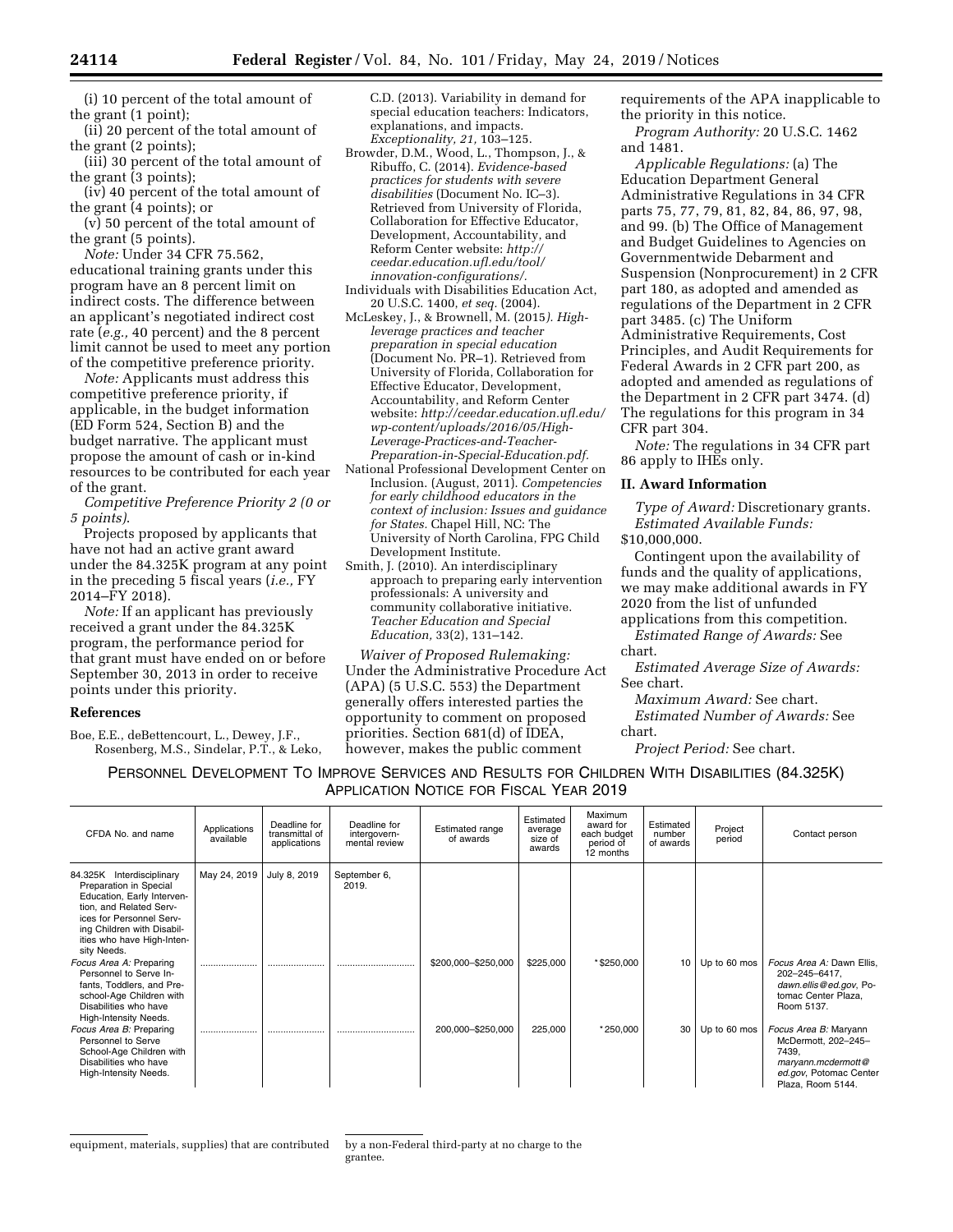PERSONNEL DEVELOPMENT TO IMPROVE SERVICES AND RESULTS FOR CHILDREN WITH DISABILITIES (84.325K) APPLICATION NOTICE FOR FISCAL YEAR 2019—Continued

| CFDA No. and name | Applications<br>available | Deadline for<br>transmittal of<br>applications | Deadline for<br>intergovern-<br>mental review | Estimated range<br>of awards | Estimated<br>average<br>size of<br>awards | Maximum<br>award for<br>each budget<br>period of<br>12 months | Estimated<br>number<br>of awards | Project<br>period | Contact person                                                                                                                    |
|-------------------|---------------------------|------------------------------------------------|-----------------------------------------------|------------------------------|-------------------------------------------|---------------------------------------------------------------|----------------------------------|-------------------|-----------------------------------------------------------------------------------------------------------------------------------|
|                   |                           |                                                |                                               |                              |                                           |                                                               |                                  |                   | Focus Area A or B HBCU<br>applicants: Dawn Ellis,<br>202-245-6417,<br>dawn.ellis@ed.gov, Po-<br>tomac Center Plaza,<br>Room 5137. |

\* We will not make an award exceeding \$250,000 for a single budget period of 12 months. **Note:** The Department is not bound by any estimates in this notice.

#### **III. Eligibility Information**

1. *Eligible Applicants:* IHEs and private nonprofit organizations.

2. *Cost Sharing or Matching:* Cost sharing or matching is not required for this competition.

3. *Subgrantees:* A grantee under this competition may not award subgrants to entities to directly carry out project activities described in its application. Under 34 CFR 75.708(e), a grantee may contract for supplies, equipment, and other services in accordance with 2 CFR part 200.

4. *Other General Requirements:* (a) Recipients of funding under this competition must make positive efforts to employ and advance in employment qualified individuals with disabilities (see section 606 of IDEA).

(b) Applicants for, and recipients of, funding must, with respect to the aspects of their proposed project relating to the absolute priority, involve individuals with disabilities, or parents of individuals with disabilities ages birth through 26, in planning, implementing, and evaluating the project (see section 682(a)(1)(A) of IDEA).

#### **IV. Application and Submission Information**

1. *Application Submission Instructions:* Applicants are required to follow the Common Instructions for Applicants to Department of Education Discretionary Grant Programs, published in the **Federal Register** on February 13, 2019 (84 FR 3768), and available at *[www.govinfo.gov/content/](http://www.govinfo.gov/content/pkg/FR-2019-02-13/pdf/2019-02206.pdf)  [pkg/FR-2019-02-13/pdf/2019-02206.pdf,](http://www.govinfo.gov/content/pkg/FR-2019-02-13/pdf/2019-02206.pdf)*  which contain requirements and information on how to submit an application.

2. *Intergovernmental Review:* This competition is subject to Executive Order 12372 and the regulations in 34 CFR part 79. Information about Intergovernmental Review of Federal Programs under Executive Order 12372 is in the application package for this competition.

3. *Funding Restrictions:* We reference regulations outlining funding restrictions in the *Applicable Regulations* section of this notice.

4. *Recommended Page Limit:* The application narrative (Part III of the application) is where you, the applicant, address the selection criteria that reviewers use to evaluate your application. We recommend that you (1) limit the application narrative to no more than 50 pages and (2) use the following standards:

• A ''page'' is 8.5″ x 11″, on one side only, with 1″ margins at the top, bottom, and both sides.

• Double-space (no more than three lines per vertical inch) all text in the application narrative, including titles, headings, footnotes, quotations, reference citations, and captions, as well as all text in charts, tables, figures, graphs, and screen shots.

• Use a font that is 12 point or larger. • Use one of the following fonts: Times New Roman, Courier, Courier

New, or Arial. The recommended page limit does not apply to Part I, the cover sheet; Part II, the budget section, including the

narrative budget justification; Part IV, the assurances and certifications; or the abstract (follow the guidance provided in the application package for completing the abstract), the table of contents, the list of priority requirements, the resumes, the reference list, the letters of support, or the appendices. However, the recommended page limit does apply to all of the application narrative, including all text in charts, tables, figures, graphs, and screen shots.

#### **V. Application Review Information**

1. *Selection Criteria:* The selection criteria for this competition are from 34 CFR 75.210 and are as follows:

(a) *Significance (10 points).* 

(1) The Secretary considers the significance of the proposed project.

(2) In determining the significance of the proposed project, the Secretary considers the following factors:

(i) The extent to which the proposed project will prepare personnel for fields in which shortages have been demonstrated; and

(ii) The importance or magnitude of the results or outcomes likely to be attained by the proposed project, especially improvements in teaching and student achievement.

(b) *Quality of project services (45 points).* 

(1) The Secretary considers the quality of the services to be provided by the proposed project.

(2) In determining the quality of the services to be provided by the proposed project, the Secretary considers the quality and sufficiency of strategies for ensuring equal access and treatment for eligible project participants who are members of groups that have traditionally been underrepresented based on race, color, national origin, gender, age, or disability.

(3) In determining the quality of the project services, the Secretary considers the following factors:

(i) The extent to which the services to be provided by the proposed project reflect up-to-date knowledge from research and effective practice;

(ii) The extent to which the training or professional development services to be provided by the proposed project are of sufficient quality, intensity, and duration to lead to improvements in practice among the recipients of those services;

(iii) The extent to which the services to be provided by the proposed project involve the collaboration of appropriate partners for maximizing the effectiveness of project services; and

(iv) The extent to which the proposed activities constitute a coherent, sustained program of training in the field.

(c) *Quality of the project evaluation (25 points).* 

(1) The Secretary considers the quality of the evaluation to be conducted of the proposed project.

(2) In determining the quality of the evaluation, the Secretary considers the following factors: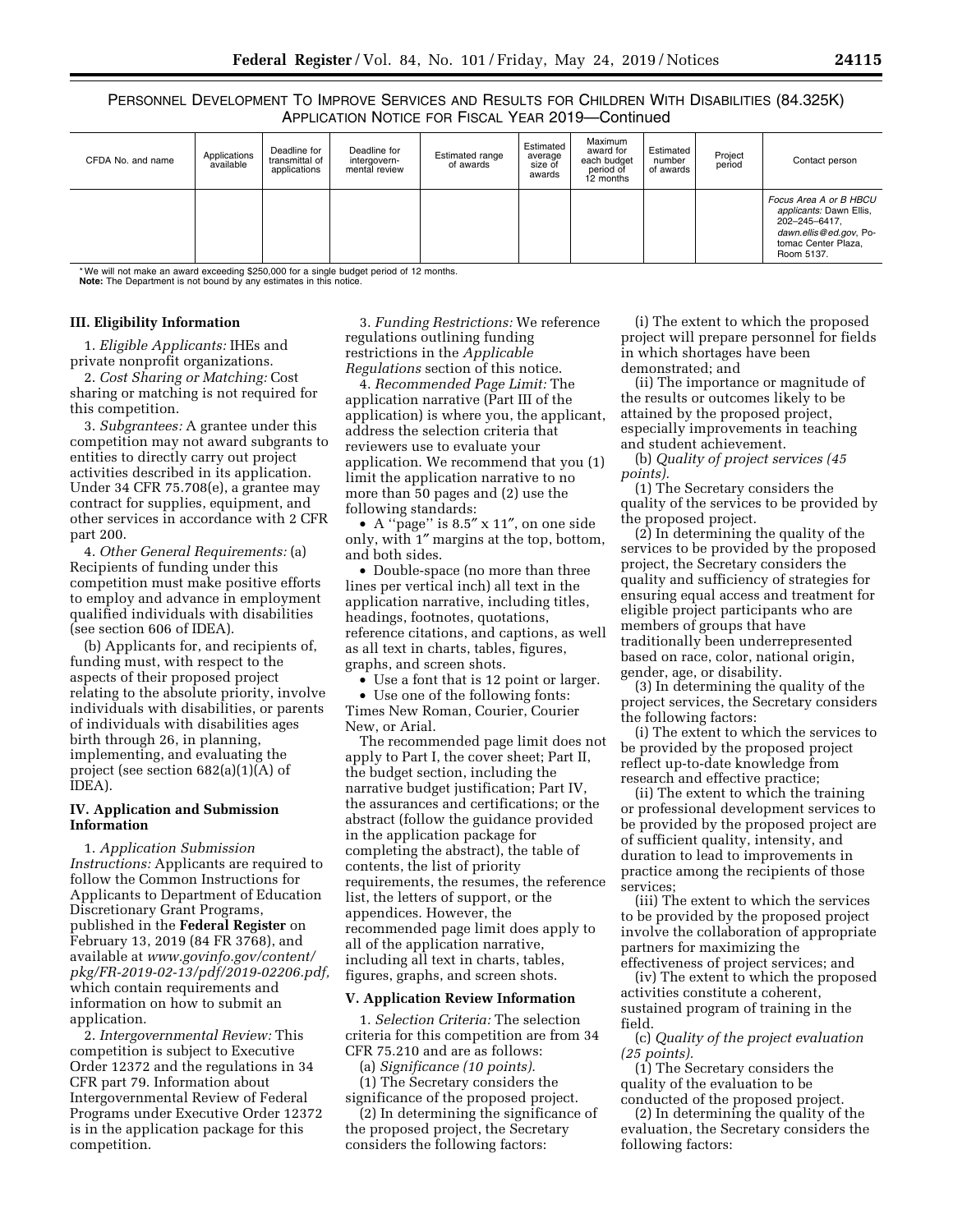(i) The extent to which the methods of evaluation are thorough, feasible, and appropriate to the goals, objectives, and outcomes of the proposed project;

(ii) The extent to which the goals, objectives, and outcomes to be achieved by the proposed project are clearly specified and measureable;

(iii) The extent to which the methods of evaluation include the use of objective performance measures that are clearly related to the intended outcomes of the project and will produce quantitative and qualitative data to the extent possible; and

(iv) The extent to which the methods of evaluation will provide performance feedback and permit periodic assessment of progress toward achieving intended outcomes.

(d) *Quality of project personnel, quality of the management plan, and adequacy of resources (20 points).* 

(1) The Secretary considers the quality of the project personnel, the quality of the management plan, and the adequacy of resources for the proposed project.

(2) In determining the quality of project personnel, the Secretary considers the extent to which the applicant encourages applications for employment from persons who are members of groups that have traditionally been underrepresented based on race, color, national origin, gender, age, or disability.

(3) In addition, the Secretary considers the following factors:

(i) The qualifications, including relevant training and experience, of key project personnel;

(ii) The adequacy of the management plan to achieve the objectives of the proposed project on time and within budget, including clearly defined responsibilities, timelines, and milestones for accomplishing project tasks;

(iii) The extent to which the time commitments of the project director and principal investigator and other key project personnel are appropriate and adequate to meet the objectives of the proposed project;

(iv) The adequacy of support, including facilities, equipment, supplies, and other resources, from the applicant organization or the lead applicant organization; and

(v) The extent to which the costs are reasonable in relation to the objectives, design, and potential significance of the proposed project.

2. *Review and Selection Process:* We remind potential applicants that in reviewing applications in any discretionary grant competition, the Secretary may consider, under 34 CFR

75.217(d)(3), the past performance of the applicant in carrying out a previous award, such as the applicant's use of funds, achievement of project objectives, and compliance with grant conditions. The Secretary may also consider whether the applicant failed to submit a timely performance report or submitted a report of unacceptable quality.

In addition, in making a competitive grant award, the Secretary requires various assurances, including those applicable to Federal civil rights laws that prohibit discrimination in programs or activities receiving Federal financial assistance from the Department (34 CFR 100.4, 104.5, 106.4, 108.8, and 110.23).

3. *Additional Review and Selection Process Factors:* In the past, the Department has had difficulty finding peer reviewers for certain competitions because so many individuals who are eligible to serve as peer reviewers have conflicts of interest. The standing panel requirements under section 682(b) of IDEA also have placed additional constraints on the availability of reviewers. Therefore, the Department has determined that for some discretionary grant competitions, applications may be separated into two or more groups and ranked and selected for funding within specific groups. This procedure will make it easier for the Department to find peer reviewers by ensuring that greater numbers of individuals who are eligible to serve as reviewers for any particular group of applicants will not have conflicts of interest. It also will increase the quality, independence, and fairness of the review process, while permitting panel members to review applications under discretionary grant competitions for which they also have submitted applications.

4. *Risk Assessment and Specific Conditions:* Consistent with 2 CFR 200.205, before awarding grants under this competition the Department conducts a review of the risks posed by applicants. Under 2 CFR 3474.10, the Secretary may impose specific conditions and, in appropriate circumstances, high-risk conditions on a grant if the applicant or grantee is not financially stable; has a history of unsatisfactory performance; has a financial or other management system that does not meet the standards in 2 CFR part 200, subpart D; has not fulfilled the conditions of a prior grant; or is otherwise not responsible.

5. *Integrity and Performance System:*  If you are selected under this competition to receive an award that over the course of the project period may exceed the simplified acquisition

threshold (currently \$250,000), under 2 CFR 200.205(a)(2) we must make a judgment about your integrity, business ethics, and record of performance under Federal awards—that is, the risk posed by you as an applicant—before we make an award. In doing so, we must consider any information about you that is in the integrity and performance system (currently referred to as the Federal Awardee Performance and Integrity Information System (FAPIIS)), accessible through the System for Award Management. You may review and comment on any information about yourself that a Federal agency previously entered and that is currently in FAPIIS.

Please note that, if the total value of your currently active grants, cooperative agreements, and procurement contracts from the Federal government exceeds \$10,000,000, the reporting requirements in 2 CFR part 200, Appendix XII, require you to report certain integrity information to FAPIIS semiannually. Please review the requirements in 2 CFR part 200, Appendix XII, if this grant plus all the other Federal funds you receive exceed \$10,000,000.

#### **VI. Award Administration Information**

1. *Award Notices:* If your application is successful, we notify your U.S. Representative and U.S. Senators and send you a Grant Award Notification (GAN); or we may send you an email containing a link to access an electronic version of your GAN. We may notify you informally, also.

If your application is not evaluated or not selected for funding, we notify you.

2. *Administrative and National Policy Requirements:* We identify administrative and national policy requirements in the application package and reference these and other requirements in the *Applicable Regulations* section of this notice.

We reference the regulations outlining the terms and conditions of an award in the *Applicable Regulations* section of this notice and include these and other specific conditions in the GAN. The GAN also incorporates your approved application as part of your binding commitments under the grant.

3. *Open Licensing Requirements:*  Unless an exception applies, if you are awarded a grant under this competition, you will be required to openly license to the public grant deliverables created in whole, or in part, with Department grant funds. When the deliverable consists of modifications to pre-existing works, the license extends only to those modifications that can be separately identified and only to the extent that open licensing is permitted under the